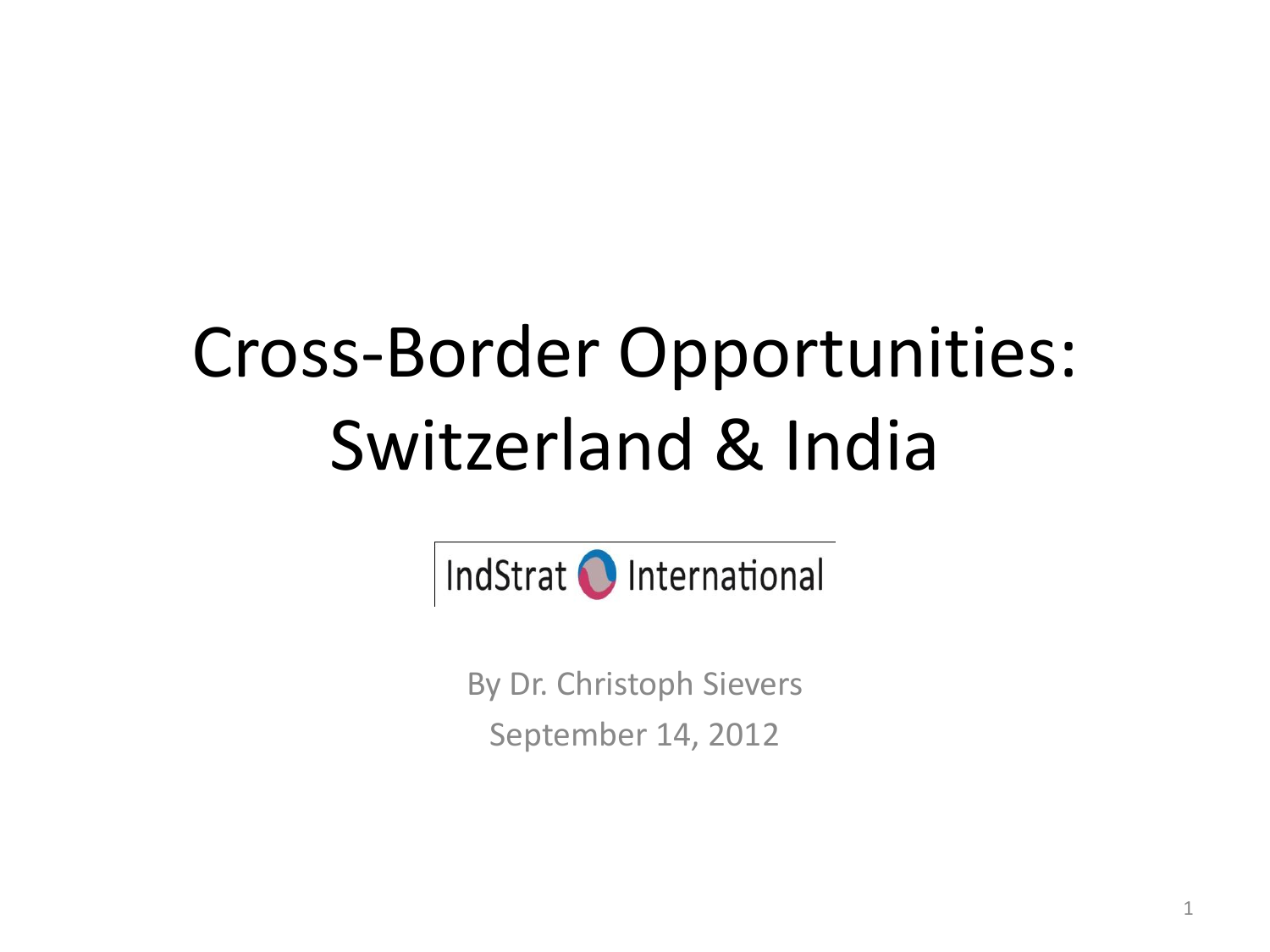

## **Contents**

- Switzerland, What It Is Compared to India
- Swiss Companies in India and Trade
- Swiss Indian Cooperation in Industry
- **Switzerland: Business Friendly Environment**
- Switzerland: Competitive Export Approach
- Switzerland: Competitive Investment Approach
- Switzerland: Perfect Partner for Indian Firms
- Indstrat International Consultants LLP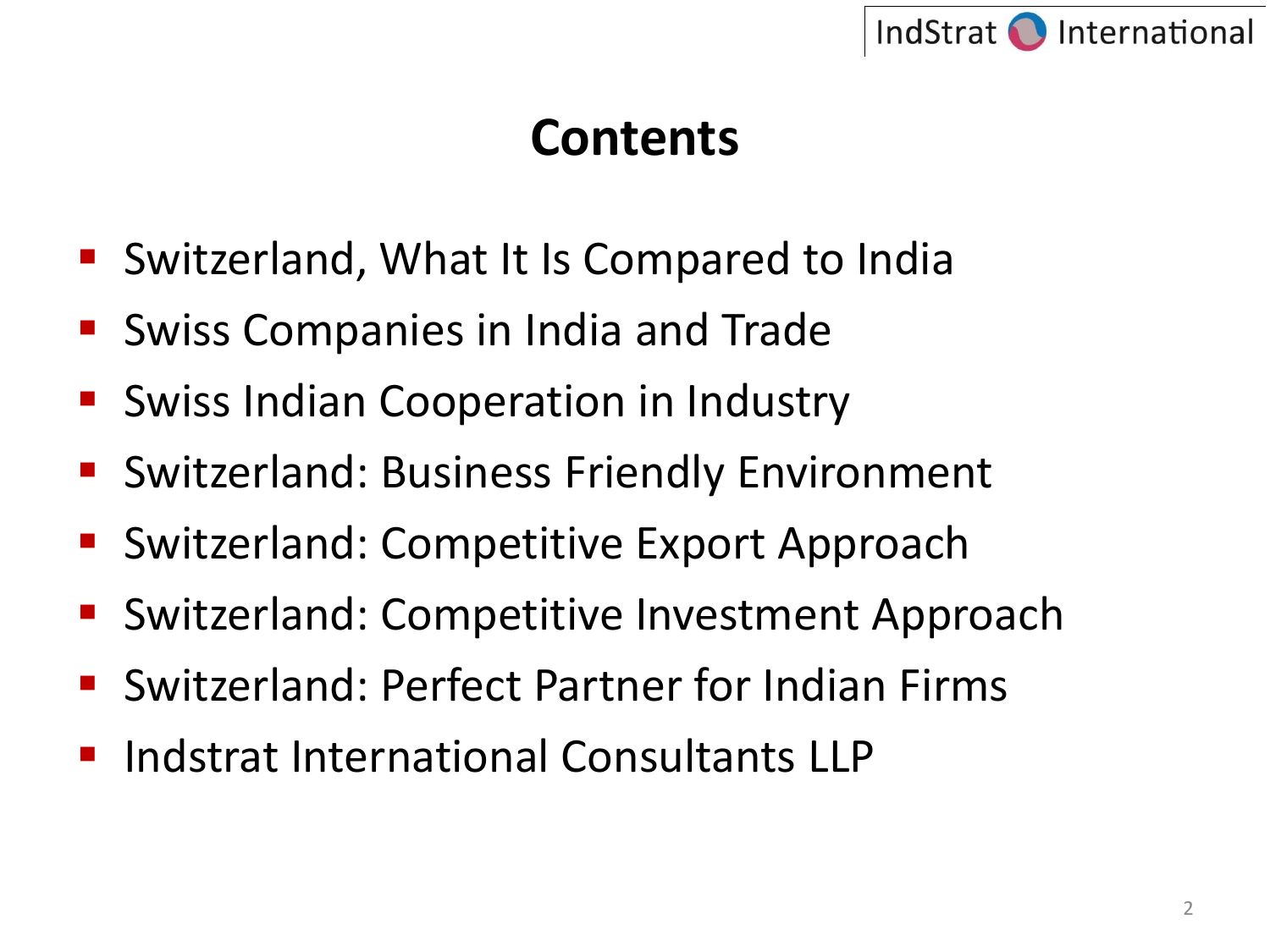

# **Switzerland: What Is It Compared To India**

- Small country with a population of 8 Mio. People, approx. 25% foreigners, 1.1% population growth
- 4 Cultures Variety (German, French, Italian, Romantsch)
- 35% arable plains and populated, 65% mountains
- Age structure:
	- 0-19 years 20.6 %
	- 20-39 years: 26.7 %
	- 40-64 years: 35.5 %
	- 65 years and older 17.2 %
- 

GDP by Sector 2010: Switzerland: USD bio 636 India: UDS bio 1845

- **Primary** 1% Primary 15%
- Secondary 26% 26% Secondary 28%
- **Tertiary 57%** 73% Tertiary 57%

GDP Growth Rate 81-12 : +1.7% / 38' 059.75 +8.1% +8.1% / 837.5 per capita

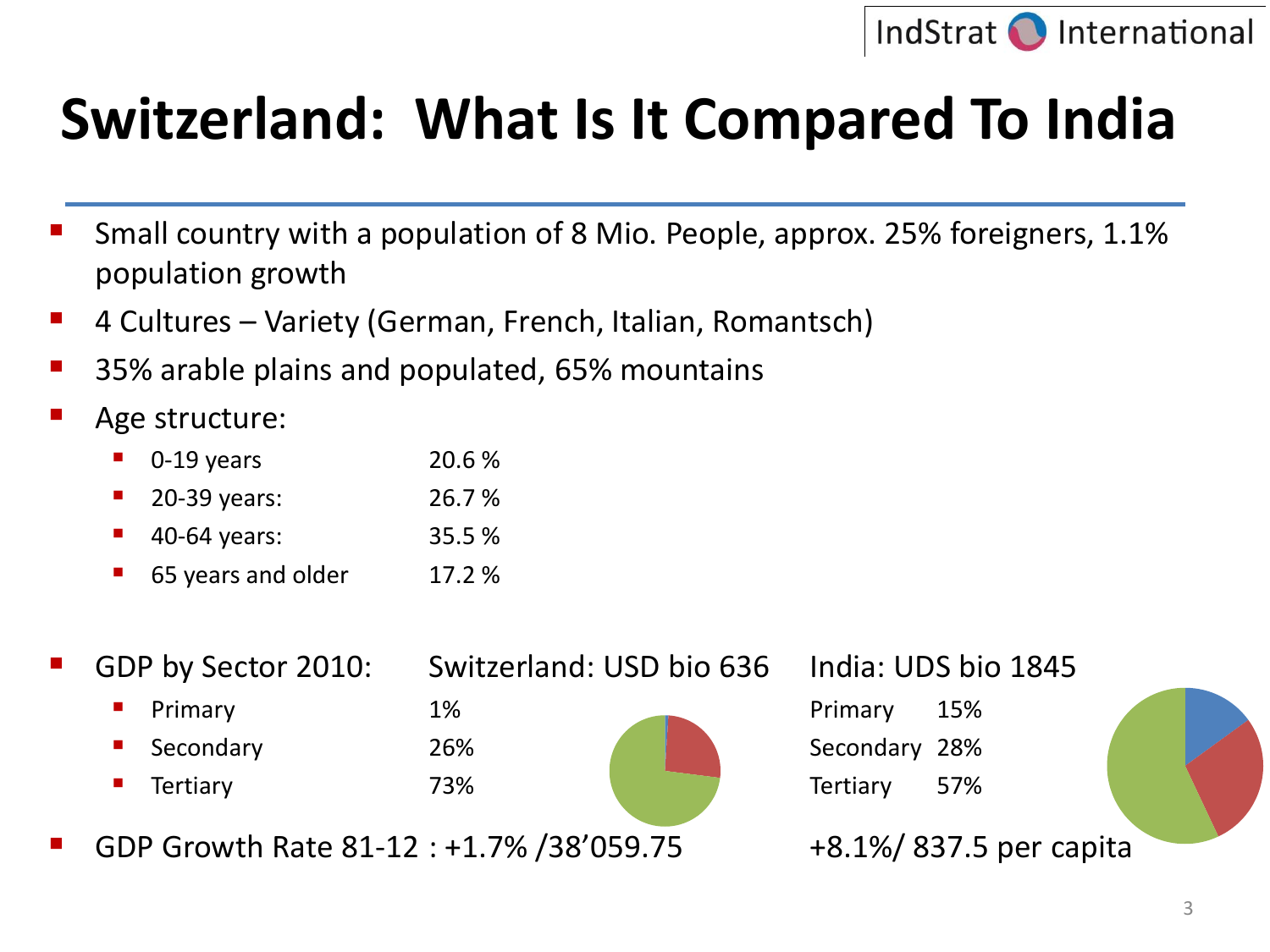

# **Swiss Companies in India and trade**



transport equipment, fertilisers,

metals, machinery, leather

products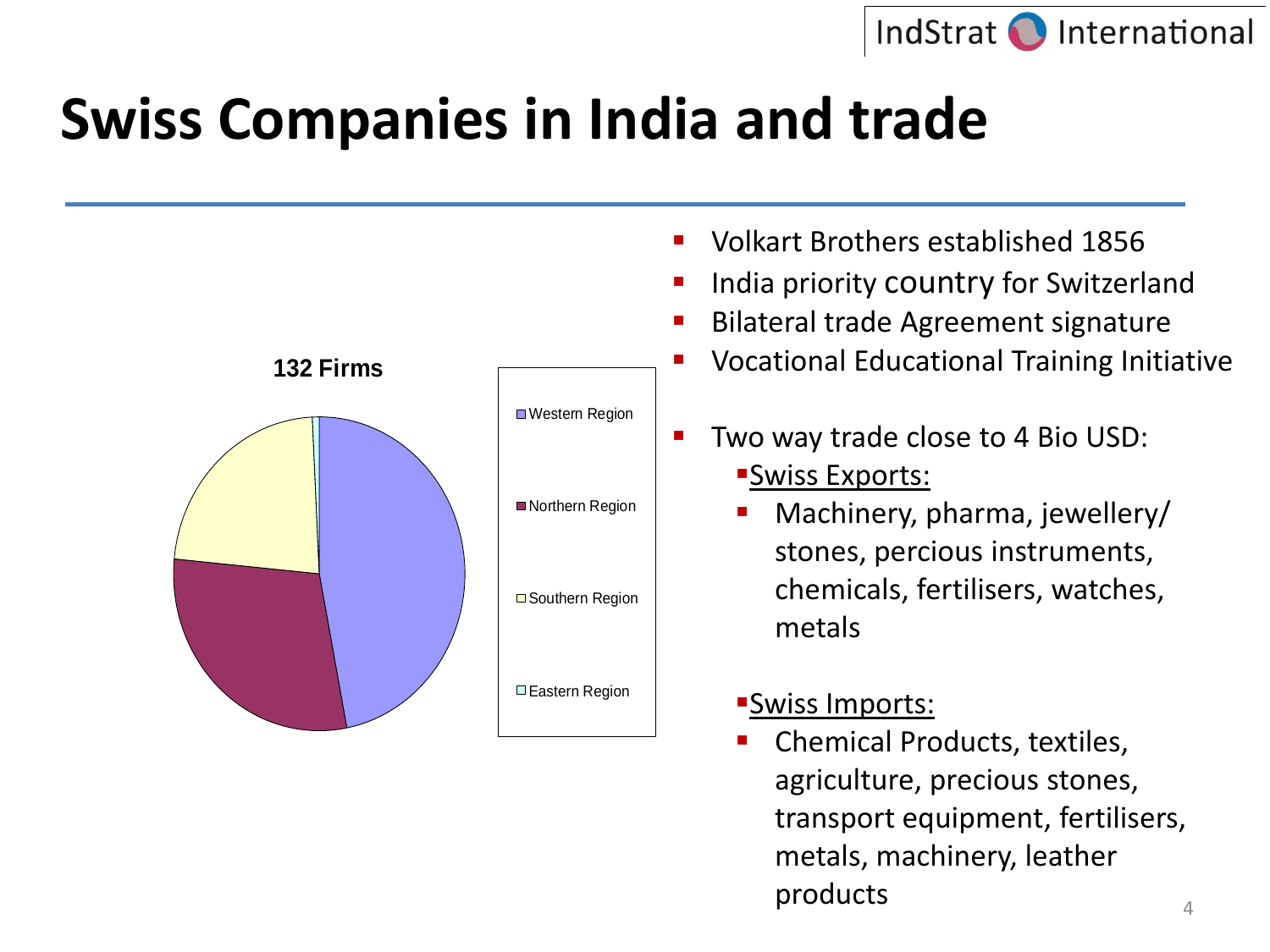

#### **Swiss - Indian Cooperation in Industry**



5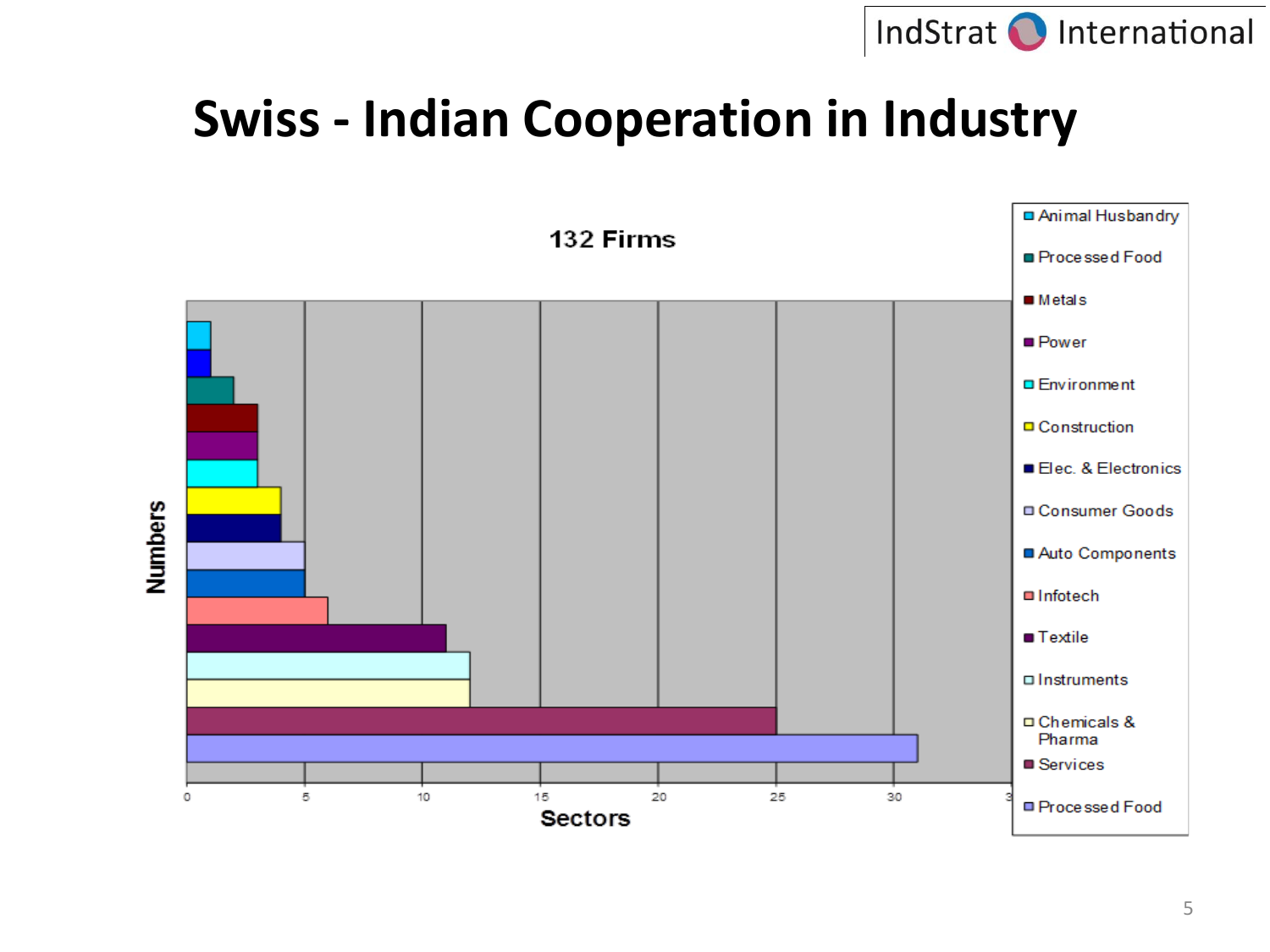

## **Switzerland: Business Friendly Environment**

- Largest and most successful life science cluster in Europe (Basle area)
- Highly developed machinery and metal based industries (all over Switzerland)
- **Nodern Clean-Tech and Med-Tech industries and research labs**
- Financial services of all kinds (Zurich, Basle, Geneva)
- A very competitive tax environment with little if any tax on commercial and financial services btw. Switzerland and Europe and btw. Switzerland and India
- Home to regional/ global headquarters of many international industrial and services firms
- Leading educational institutes (technical and vocational learning based)
- A world economic forum, gathering government and top management of many global firms for a week in February
- A cross-cultural environment in the centre of Europe with a educated, friendly and supportive population.
- A stable currency and high employment environment in the center of Europe
- A hub for tourism and natural beauty for visitors and film makers
- According to the World Economic Forum, the most competitive country in the world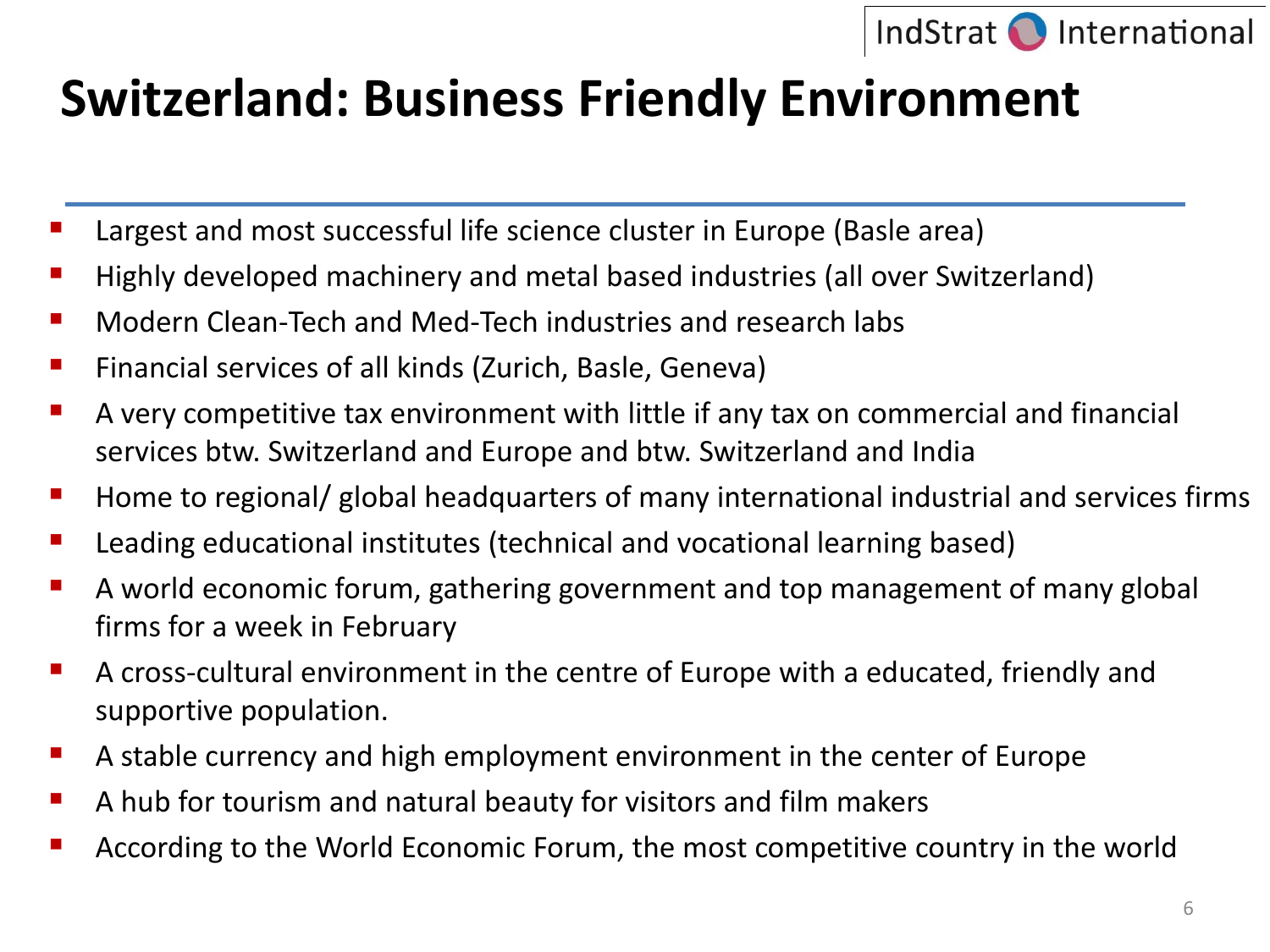

## **Switzerland: Competitive Export Approach**

- Study related to Export Industry (2006) and Swiss Entrepreneurship Survey (2010)\*
	- Through specialisation, the most important export industries are oriented towards high capital investment, promoting continuous quality and technology improvement
	- Swiss export has been capable to expand comparative advantage as compared to foreign competitors
	- Switzerland , given the nature of its products and price sensitivity has to concentrate on quality enhancement in products rather than a price sensity strategy
	- Marketing and Distribution from Switzerland or Germany is still the predominant pattern, given technological advantage and skill base at home \*Credit Suisse studies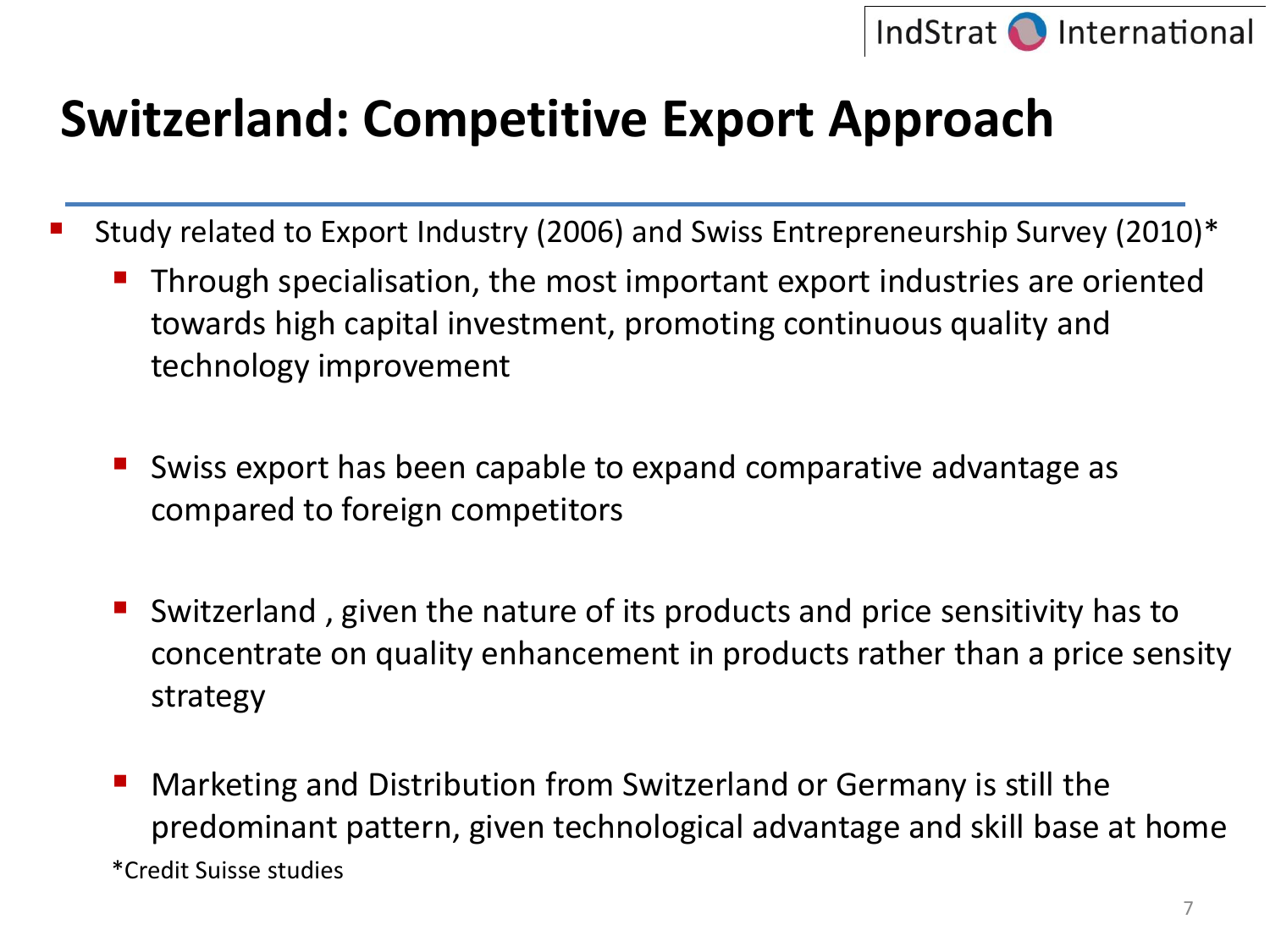

#### **Switzerland: Competitive Investment Approach**

- Parts of machinery & automotive production transferred; this includes R&D units; other industries just started to outsource
- **The currency impact (weakness of the Euro) enhances moves**
- **Outsourcing from Switzerland to Europe, China and India**
- An experienced, international management team is needed to be successful in international establishment
- **IDED FINITY Investments go towards interaction in an international value chain, taking FINITY** advantage from competitive advantages and labor skills, available on site
- **SMEs have started to become very active in establishing a second** production off-shore. Their managers often are born globals
- Good site establishment results from careful analysis of local skill base available, infrastructure development and location of proposed local/ international clients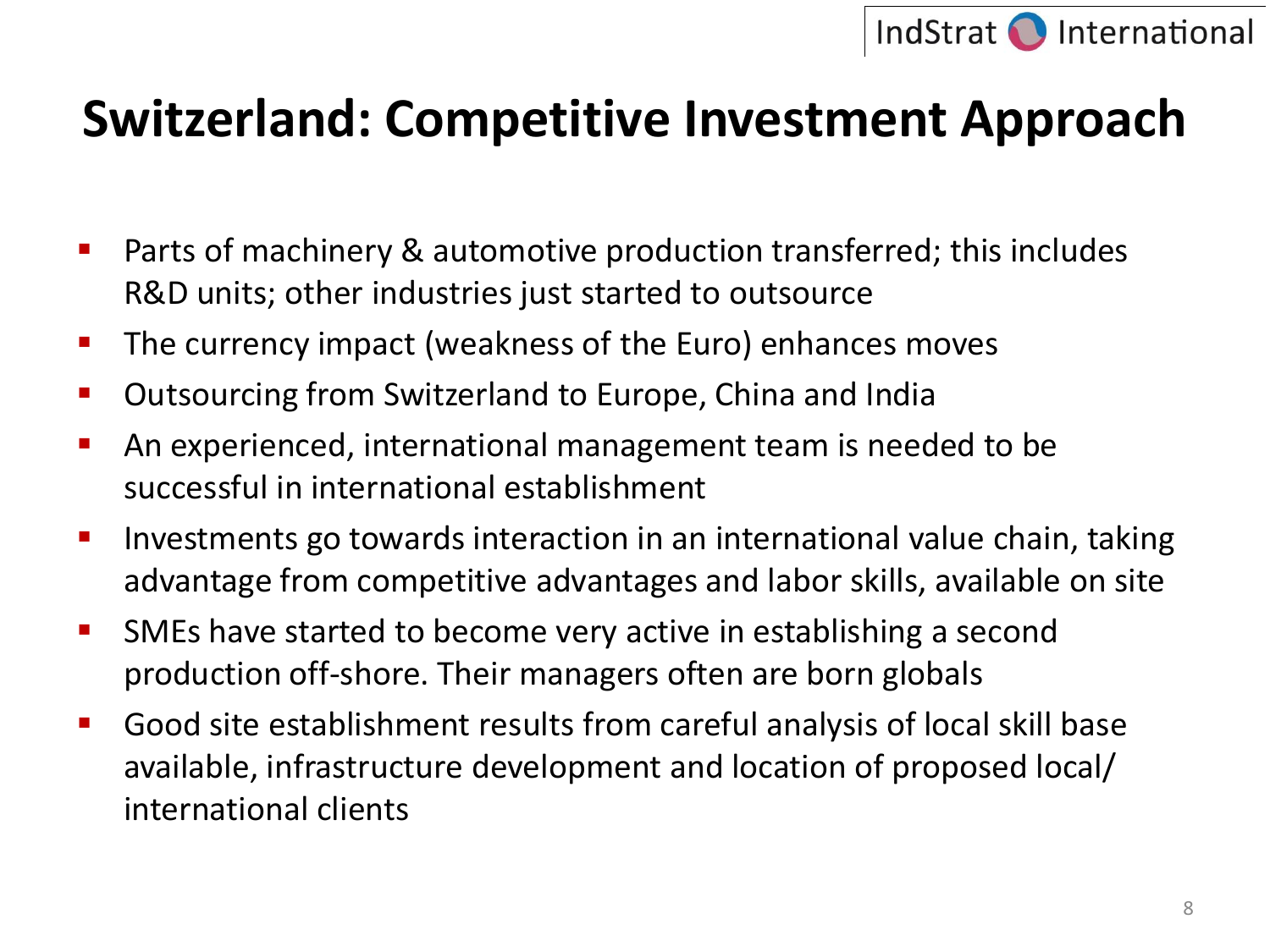

## **Switzerland: Perfect Partner for Indian Firms**

- In India, SME's play a pivotal role in the overall industrial economy of the country
- Indian government is aware of their importance and wants to enhance their development
- enhanced support measures in fields of credit, technological upgradation, marketing, entrepreneurship
- Competitive SMEs have developed a culture of success through successful international capital transfers, to secure them a technological advantage
- **SMEs are beginning to move from reliance on bank credit to a variety of other** specialised financial services and options\*
- Indian companies have a need to market their products in India and Europe
- To be able to do this, they need investment, customers and know-how.
- Europe and Switzerland are attractive and growing markets for them
- **Some are inexperienced to work with Europeans, possibly as opposed to their** knowledge about the USA
- 9 cultural relationships. \*CII, creating Competitive SME's 2010Besides Business relationships, Europe offers opportunities for leisure and cross-